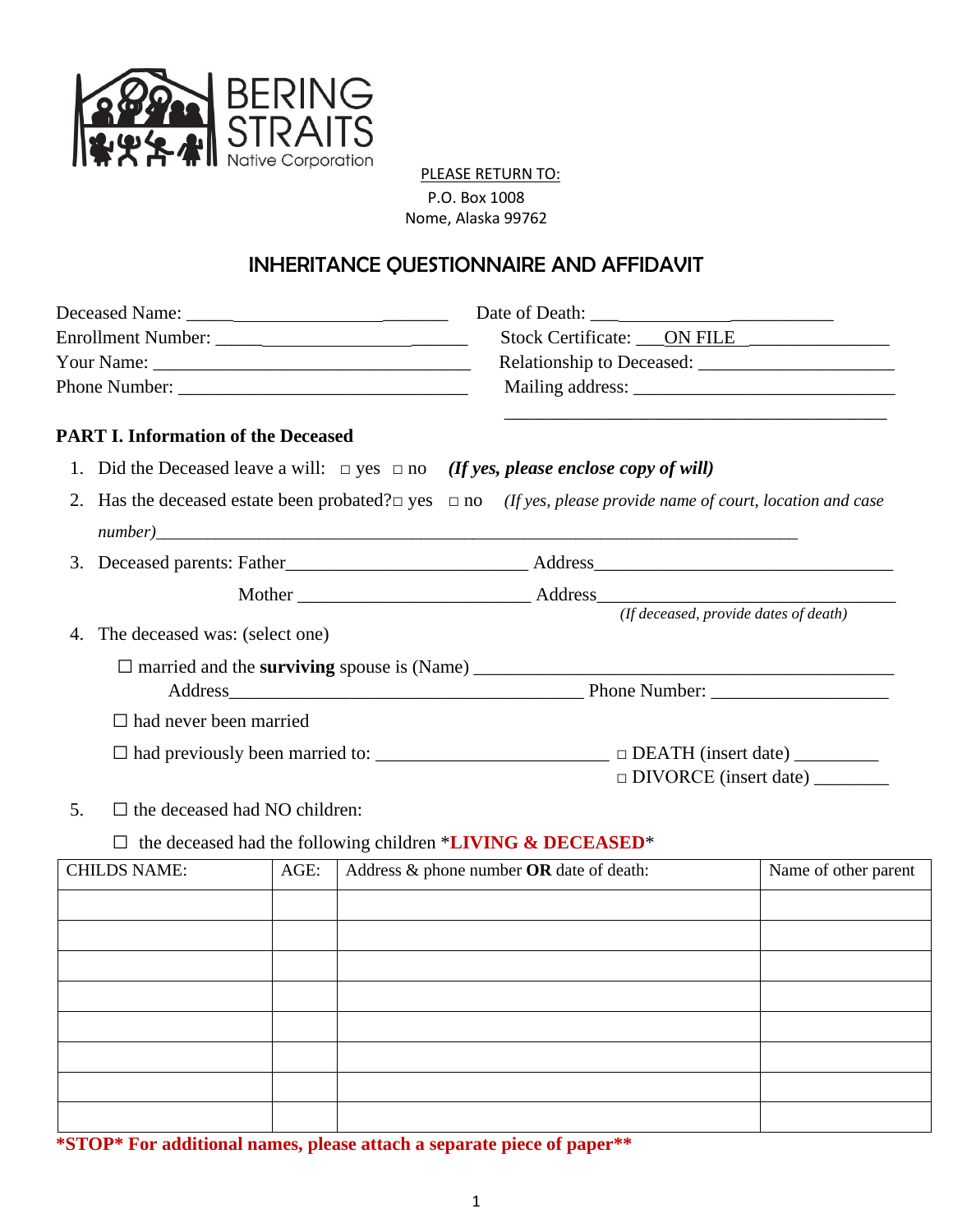6. Did the deceased have children who were adopted by others  $\Box$  yes  $\Box$  no

If yes, please provide names:  $\frac{1}{\sqrt{1-\frac{1}{2}}}\left[\frac{1}{\sqrt{1-\frac{1}{2}}}\right]$ 

|                                                                                             |                                                                                                                                                       |                          |           | ** Please provide adoption decrees if they are applicable **                                                                                                                                           |  |  |
|---------------------------------------------------------------------------------------------|-------------------------------------------------------------------------------------------------------------------------------------------------------|--------------------------|-----------|--------------------------------------------------------------------------------------------------------------------------------------------------------------------------------------------------------|--|--|
|                                                                                             | 7. Did the deceased legally adopt any children $\Box$ yes $\Box$ no                                                                                   |                          |           |                                                                                                                                                                                                        |  |  |
| (If yes, please indicate those adopted with a check mark next to name(s) under question 5.) |                                                                                                                                                       |                          |           |                                                                                                                                                                                                        |  |  |
|                                                                                             |                                                                                                                                                       |                          |           | 8. Did the deceased have any children which, though not legally adopted, they considered adopted?                                                                                                      |  |  |
|                                                                                             |                                                                                                                                                       | $\Box$ Yes $\Box$ No     |           |                                                                                                                                                                                                        |  |  |
|                                                                                             |                                                                                                                                                       |                          |           | If yes answer a through e below and provide explanation.                                                                                                                                               |  |  |
|                                                                                             | a.                                                                                                                                                    |                          |           |                                                                                                                                                                                                        |  |  |
|                                                                                             | Was there a contract or agreement to adopt, either by verbal communication or by actions from<br>$\mathbf b$ .<br>surrounding facts?                  |                          |           |                                                                                                                                                                                                        |  |  |
|                                                                                             | $\mathbf{c}$ .                                                                                                                                        | expected?                |           | Did the foster parents represent to the child, either expressly or by their conduct that the child was<br>adopted, thereby inducing the child to the extent that their age permitted to perform duties |  |  |
|                                                                                             | Did the child, to the extent that his/her age permitted, carry out his/her finial obligation in the<br>d.<br>belief that he/she was an adopted child? |                          |           |                                                                                                                                                                                                        |  |  |
|                                                                                             | e.                                                                                                                                                    | child?                   |           | Did the foster parents take any legal steps to perfect (formally carry out) the legal adoption of the<br>$\Box$ yes $\Box$ no $\Box$                                                                   |  |  |
|                                                                                             |                                                                                                                                                       |                          |           | 9. If the <b>deceased children listed on question 5 had children</b> , list their children below *Living & Deceased                                                                                    |  |  |
|                                                                                             |                                                                                                                                                       | <b>GRANDCHILDS NAME:</b> | Child of: | Address $\&$ phone number OR date of death                                                                                                                                                             |  |  |
|                                                                                             |                                                                                                                                                       |                          |           |                                                                                                                                                                                                        |  |  |
|                                                                                             |                                                                                                                                                       |                          |           |                                                                                                                                                                                                        |  |  |
|                                                                                             |                                                                                                                                                       |                          |           |                                                                                                                                                                                                        |  |  |
|                                                                                             |                                                                                                                                                       |                          |           |                                                                                                                                                                                                        |  |  |
|                                                                                             |                                                                                                                                                       |                          |           |                                                                                                                                                                                                        |  |  |
|                                                                                             |                                                                                                                                                       |                          |           |                                                                                                                                                                                                        |  |  |

**\*STOP\* For additional names, please attach a separate piece of paper\*\***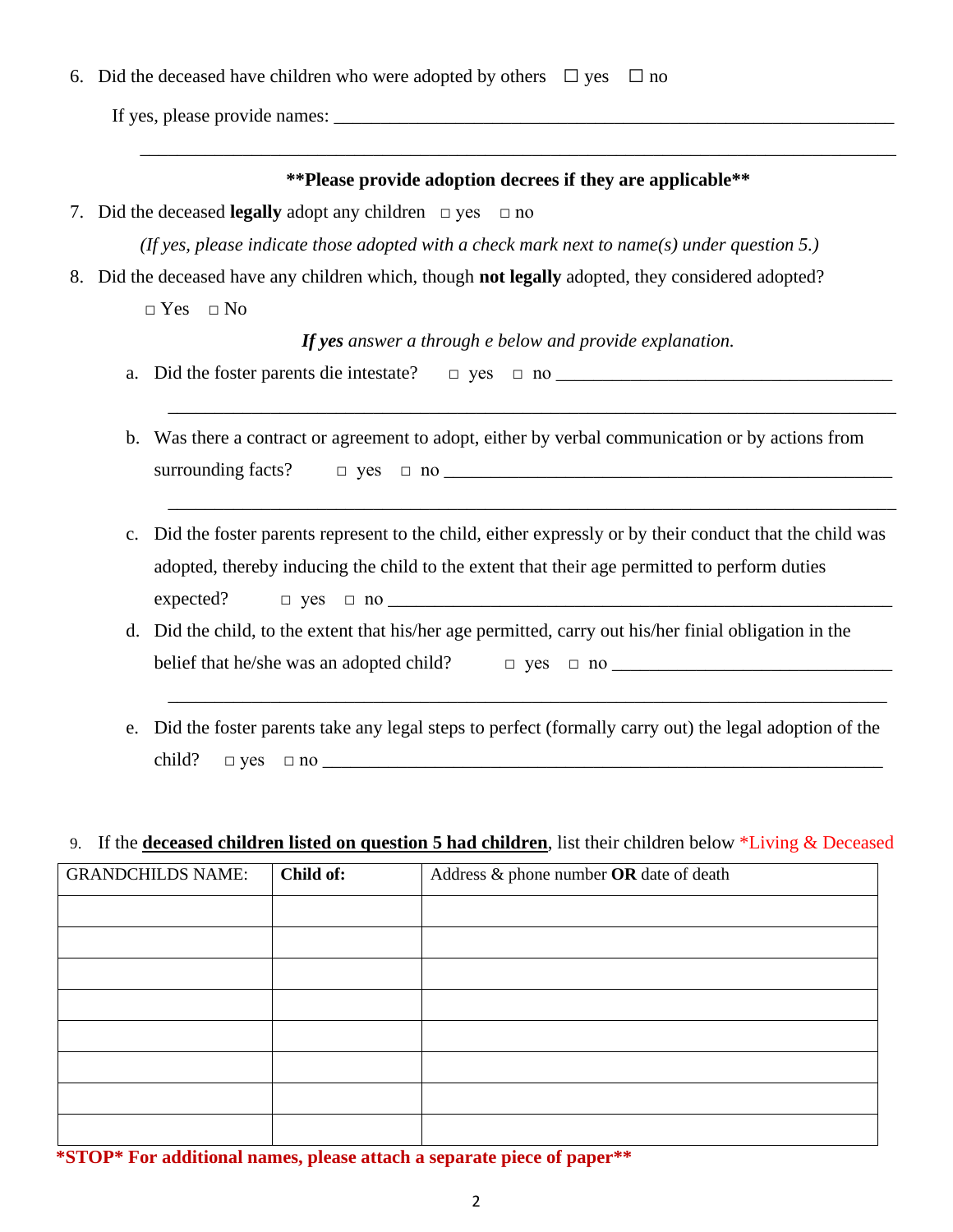**Part II. Please complete sections A & B only if the deceased was not married, not survived by children, not survived by parents and did not execute any wills devising his ANCSA stock.**

## **A. Brothers & Sisters (LIVING and DECEASED)**

| <b>NAME:</b> | <b>Address &amp; Phone number:</b> | If deceased, DOD & Age |
|--------------|------------------------------------|------------------------|
|              |                                    |                        |
|              |                                    |                        |
|              |                                    |                        |
|              |                                    |                        |
|              |                                    |                        |
|              |                                    |                        |
|              |                                    |                        |
|              |                                    |                        |

**\*STOP\* For additional names, please attach a separate piece of paper\*\***

## **B. If any brothers or sister listed above are deceased but had children, list those children.**

| Name: | Child of: | Address or phone number: (if deceased, provide DOD) |
|-------|-----------|-----------------------------------------------------|
|       |           |                                                     |
|       |           |                                                     |
|       |           |                                                     |
|       |           |                                                     |
|       |           |                                                     |
|       |           |                                                     |
|       |           |                                                     |
|       |           |                                                     |

**\*STOP\* additional names, please attach a separate piece of paper\*\***

## **C. Aunts & Uncles (only complete this section if not survived by all the above)**

| Name: | Child of: | Address or phone number: (if deceased, provide DOD) |
|-------|-----------|-----------------------------------------------------|
|       |           |                                                     |
|       |           |                                                     |
|       |           |                                                     |
|       |           |                                                     |
|       |           |                                                     |
|       |           |                                                     |

\*STOP\* For additional names, please attach a separate piece of paper\*\*